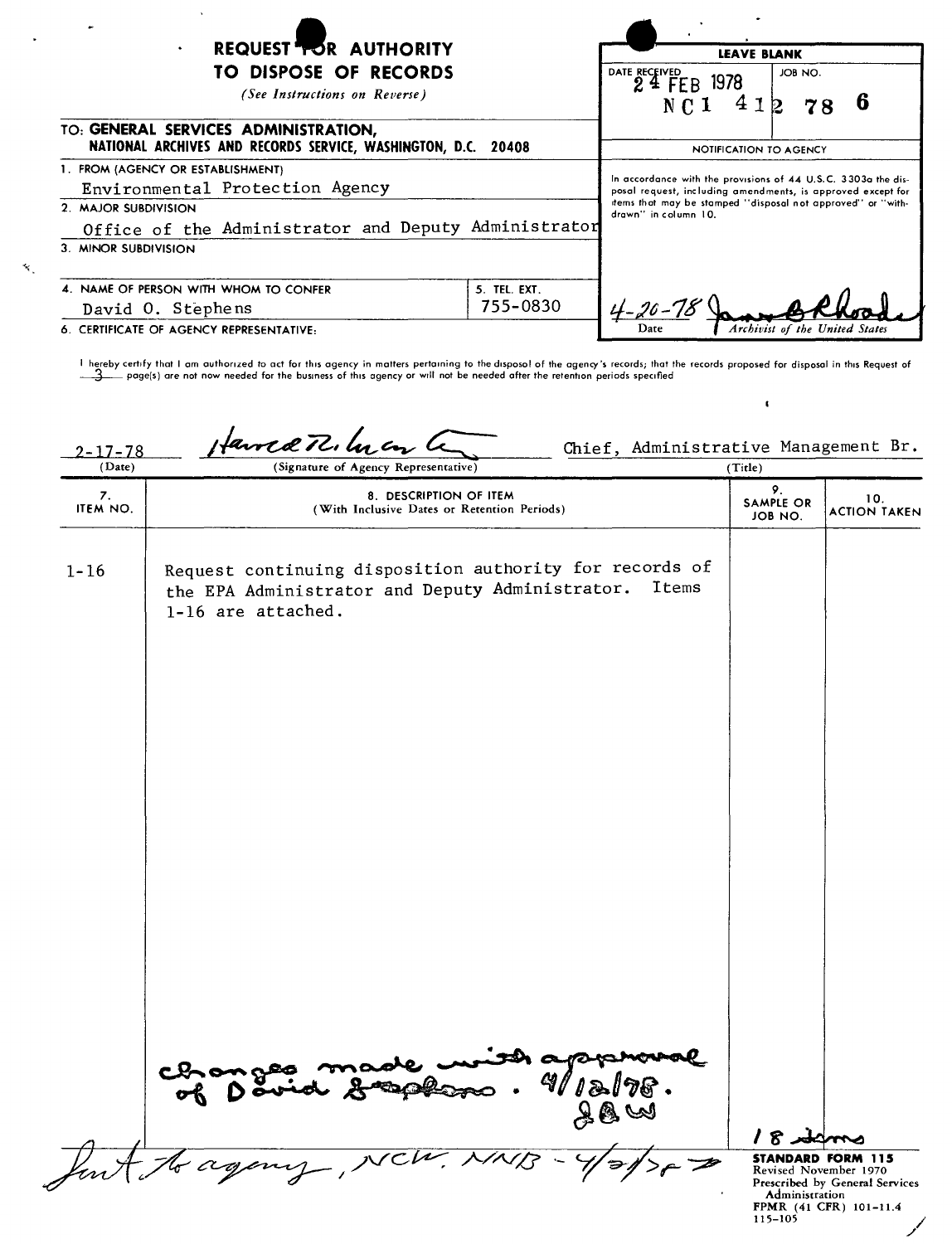| TITLE OF CONEDULE |                                                                                                                                                                                                                                                                                                                                                                                                                                                                                                                                                                                                       | COVEPAGE OF SCHEDULE                                                                                                                                                                                                                                                                                   |  |
|-------------------|-------------------------------------------------------------------------------------------------------------------------------------------------------------------------------------------------------------------------------------------------------------------------------------------------------------------------------------------------------------------------------------------------------------------------------------------------------------------------------------------------------------------------------------------------------------------------------------------------------|--------------------------------------------------------------------------------------------------------------------------------------------------------------------------------------------------------------------------------------------------------------------------------------------------------|--|
|                   | RECORDS OF THE ADMINISTRATOR AND THE DEPUTY ADMINISTRATOR                                                                                                                                                                                                                                                                                                                                                                                                                                                                                                                                             | APPLICABLE HEADQUARTERS OFFICE                                                                                                                                                                                                                                                                         |  |
| <b>ITEM</b>       | NAME AND DESCRIPTION OF RECORD/FILE                                                                                                                                                                                                                                                                                                                                                                                                                                                                                                                                                                   | RETENTION PERIOD AND DISPOSITION                                                                                                                                                                                                                                                                       |  |
| $\mathbf{1}$ .    | Controlled Correspondence of the Administrator and Dop ity Administrator.<br>Includes copies of all controlled correspondence signed by either the<br>Administrator or the Deputy Administrator. Also includes copies of<br>letters to members of Congress. This correspondence was processed under<br>special handling control procedures because of the importance of the<br>letters or time requirements of replies. Records consist of copies of<br>incoming letters, copies of the responses, and enclosures. Records<br>arranged chronologically, then alphabetically by name of correspondent. | Retention: Fermanent.<br>Disposition: Break file at end of year. Keep in office current year<br>plus I additional year, then transfer to the Federal Records Center<br>(FRC). Keep in FRC for 10 years, then offer to the National Archives.                                                           |  |
| $\overline{2}$ .  | General Corresponderce of the Administrator and Deputy Administrator.<br>Includes copies of non-controlled (routine) correspondence. Records<br>consist of incoming letters, and enclosures.                                                                                                                                                                                                                                                                                                                                                                                                          | Retention: Retain 5 years.<br>Disposition: Break file at end of year. Keep in office current year<br>plus I additional year, then transfer to the FRC. Keep in FRC for 4<br>years, then destroy.                                                                                                       |  |
| 5.                | Intra-agency Correspondence of the Administrator and Deputy<br>Administrator. Includes copies of correspondence and memorianda to<br>and frem top officials of the EPA and the Administrator and Deputy<br>Administrator. Includes copies of memorandums, replies, and supporting<br>documents. Records arranged by name of program and by regional office.                                                                                                                                                                                                                                           | Retention: Permanent.<br>Disposition: Break file at end of year. Keep in office current war<br>plus 1 additional year, then transfer to the FRC. Keep in FRC for 10<br>years, then offer to the National Archives.                                                                                     |  |
| $\Lambda$         | Federal Register Documents Signed by the Administrator or the Deputy<br>Administrator. Includes copies of all Federal Register documents<br>signed by the Administrator or the Deputy Administrator.                                                                                                                                                                                                                                                                                                                                                                                                  | Retention: Retain 7 years.<br>Disposition: Break file at end of year. Keep in office current year<br>plus I additional year, then transfer to the FRC. Keep in the FRC<br>for 6 years, then destroy.                                                                                                   |  |
| 5.                | Court Papers. Includes reference copies of legal papers sent to<br>Administrator or Deputy Administrator from the General Counsel, Agency<br>Judicial Officer, or Administrative Law Judge. Includes copies of<br>briefs, motions, decisions, and other legal documents.                                                                                                                                                                                                                                                                                                                              | Retention: Retain 5 years.<br>Disposition: Break file at end of year. Keep in office current year<br>plus 1 additional year, then transfer to the FRC. Keep in the FRC<br>for 4 years, then destroy.                                                                                                   |  |
| 6.                | Writiple Letters File. <sup>1</sup> Includes copies of incoming letters with<br>responses that are sent to more than one party, such as to all members<br>of Congress, all states, EPA regional offices, and so on. Records<br>arranged chronologically, then by addressee.<br>1) non-environmental letters.<br>de clude retirement letters,<br>Rank your and similar row                                                                                                                                                                                                                             | Retention: Permanent.<br>Disposition: Break file at end of year. Keep in office current year<br>plus I additional year, then transfer to the FRC. Keep in the FRC for<br>10 years, then offer to the National Archives.<br>el Retention : Altain 3 years.<br>Disposition: Break file at end of<br>O(1) |  |

 $\mathbf{r}$ 

 $\sim 10$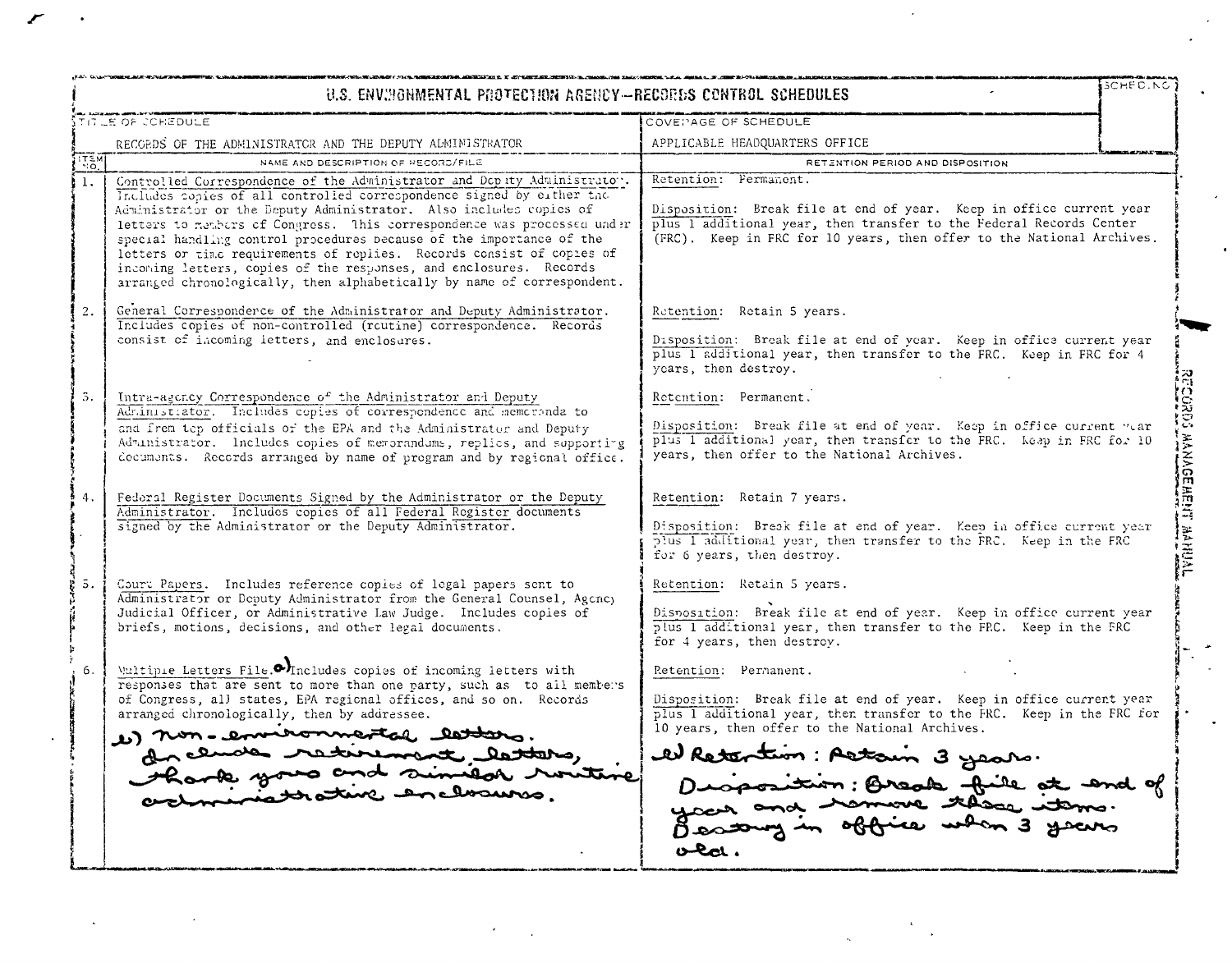| TITLE OF SCHEDULE |                                                                                                                                                                                                                                                                                                                                                                                                                                                                                                                                 | COVERAGE OF SCHEDULE                                                                                                                                                                                                                                     |  |
|-------------------|---------------------------------------------------------------------------------------------------------------------------------------------------------------------------------------------------------------------------------------------------------------------------------------------------------------------------------------------------------------------------------------------------------------------------------------------------------------------------------------------------------------------------------|----------------------------------------------------------------------------------------------------------------------------------------------------------------------------------------------------------------------------------------------------------|--|
|                   | RECORDS OF THE ADMINISTRATOR AND THE DEPUTY ADMINISTRATOR                                                                                                                                                                                                                                                                                                                                                                                                                                                                       | APPLICABLE HEADQUARTERS OFFICE                                                                                                                                                                                                                           |  |
| TEM               | NAME AND DESCRIPTION OF RECORD/FILE                                                                                                                                                                                                                                                                                                                                                                                                                                                                                             | RETENTION PERIOD AND DISPOSITION                                                                                                                                                                                                                         |  |
| 7.                | Administrator's Policy Decisions, Agreements, and Directives File.<br>Includes records relating to policy decisions and internal Agency<br>directives signed by the Administrator. Records consist of Administra-<br>tor's decision documents, delegations of authority signed by the<br>Administrator, interagency agreements, agreements with states, approval<br>of Agency policy and procedure directives, memorandums of understanding<br>signed by the Administrator, briefing memorandums, and other related<br>records. | Retention: Permanent.<br>Disposition: Break file at end of year. Keep in office current year<br>plus 1 additional year, then transfer to the FRC. Keep in the FRC for<br>10 years, then offer to the National Archives.                                  |  |
| 8.                | Freedom of information Responses File. Includes copies of incoming<br>requests for information under the Freedom of Information Act, copies of<br>the replies, and copies of any intra-agency memoranda concerning the<br>request. Files does not include copy of the document requested.                                                                                                                                                                                                                                       | Retention: Retain 5 years.<br>Disporition: Break file at the end of year. Keep in office current<br>year plus 2 additional years, then transfer to the FRC. Keep in the<br>FRC for 3 years, then destroy.                                                |  |
| Э.                | Freedom of Information Logbooks. Logbooks showing the receipt date,<br>date of reply, office of referral, payment receipt, and other processing<br>information concerning Freedom of Information requests                                                                                                                                                                                                                                                                                                                       | Retention: Retain 10 years.<br>Disposition: Broak file at end of each year. Keep in office current<br>year plus 9 additional years, then destroy.                                                                                                        |  |
| 10.1              | Duplicate Copies of Freedom of Information Requests/Responses. Includes<br>copies of Freedom of Information requests and responses available for<br>public inspection.                                                                                                                                                                                                                                                                                                                                                          | Retention: Retain 1 year.<br>Disposition: Break file at the end of year. Keep in office current<br>year plus I additional year, then destroy.                                                                                                            |  |
|                   | 11. Freedom of Information Processing Control Slips File. Includes cross-<br>reference copies of Mail Control Schedules, EPA Form 5180-1, used to<br>reference the official Freedom of Information request/response files.                                                                                                                                                                                                                                                                                                      | Retention: Retain 2 years.<br>Disposition: Break file at end of each year. Keep in office current<br>year plus 2 additional years, then destroy.                                                                                                         |  |
| 8 12. 1           | Agency Judicial Officer Appeals Case File. Includes cases related to<br>environmental lietgation appealed to the Administrator for decision.<br>Records consist of petitions for appeal, appeal documents submitted by<br>parties, decisions of the Administrator, and other related records.                                                                                                                                                                                                                                   |                                                                                                                                                                                                                                                          |  |
|                   | a. Landmark Cases. Includes cases resulting in an important legal<br>precedent which establishes or affirms Agency policy with respect to<br>environmental actions of national importance in which major regulatory<br>issues are litigated. Records arranged alphabetically by case.                                                                                                                                                                                                                                           | Retention: Permanent.<br>Disposition: Break file upon termination of case or resolution of<br>issues involved. Keep in office for 3 additional years, then transfer<br>to the FRC. Keep in the FRC for 10 years, then offer to the National<br>Archives. |  |
|                   | Other Cases.<br>b.                                                                                                                                                                                                                                                                                                                                                                                                                                                                                                              | Retention: Retain 10 years.<br>Disposition: Break file upon completion of appeal or termination of<br>case, whichever is later. Keep in the office for 1 additional year,<br>then transfer to the FRC. Keep in FRC for 9 years, then destroy.            |  |

 $\mathcal{A}^{\mathcal{A}}$ 

 $\mathbb{Z}_{\ell}$